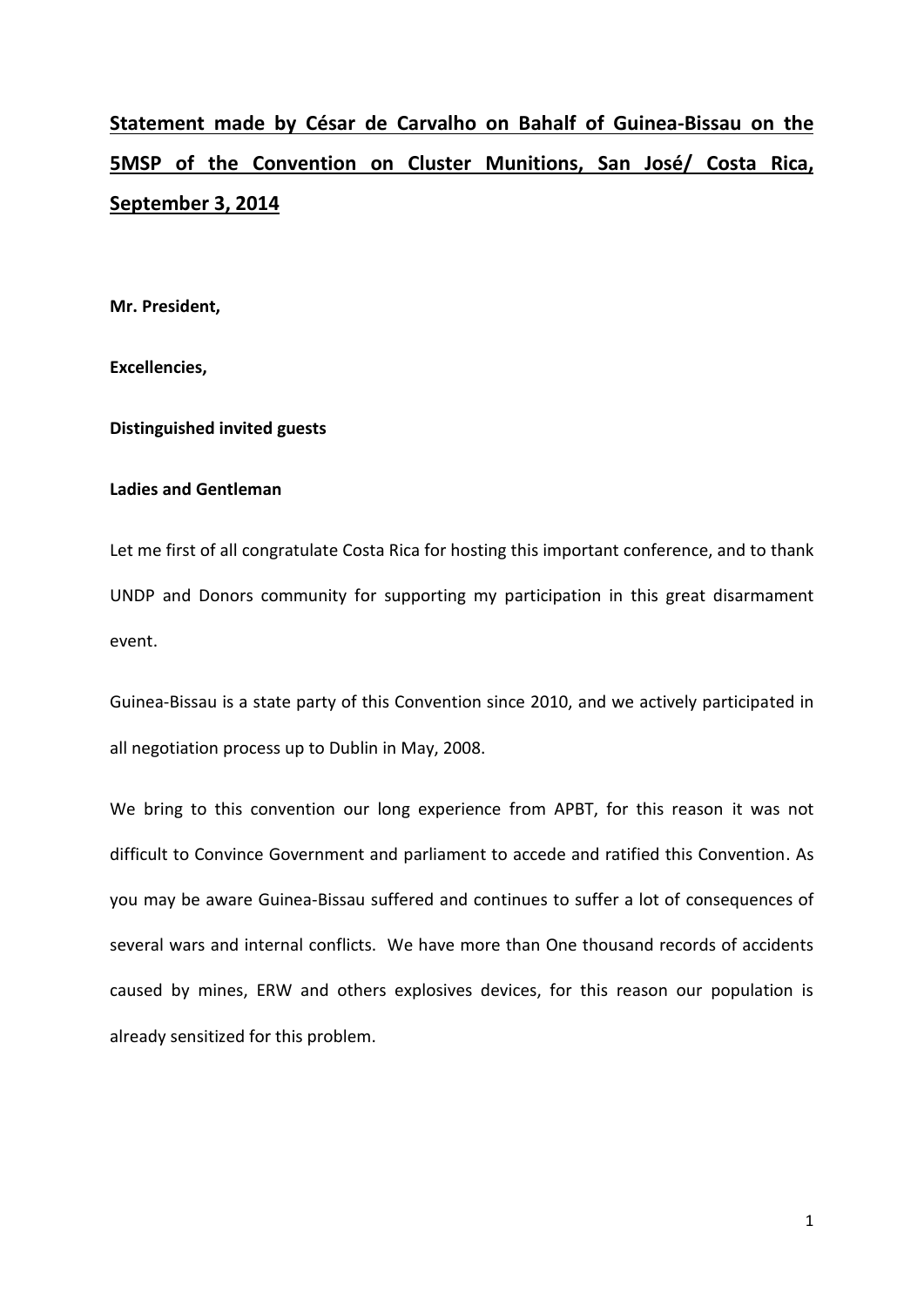**Mr. President,**

## **Excellencies,**

#### **Distinguished invited guests,**

It is true that Guinea-Bissau as a State Party alone cannot address this challenge, we need solidarity of international community, and from others States parties and not parties.

As I mentioned last year in Lusaka, In February 2011 we received one technical assessment mission from UNMAS in Bissau, this mission visited all our Armed Forces facilities and found several Bombs, ammunitions, sub-munitions and ERW stockpiled in very bad conditions.

At end of this mission more than 4.43O KG of these ammunitions were destroyed in total of 705 units, and was found more than 2.755 units of Air Bombs and among them some Cluster Bombs, incendiary Bombs, illuminating Bombs, Air Launched Rocket and others, in approximately 117.823 Kg.

But, due to the political situation that we faced since April 2012 up to March this year was not possible to move forward in negotiation process for their destruction.

As you already know we had a very successful general election in last April-May this year and now we have a new Government and new President of Republic in place, and we are ready to restart the negotiation process with our Partners including UN, Donors Community and International NGOs not only for this stockpiled destruction before the First Review Conference next year. But for reactivation of EOD and Battle Area clearance capacity, Victim Assistance, National legislations, financial and technical Support to our Mine Action Coordination Centre (CAAMI) and NGOs.